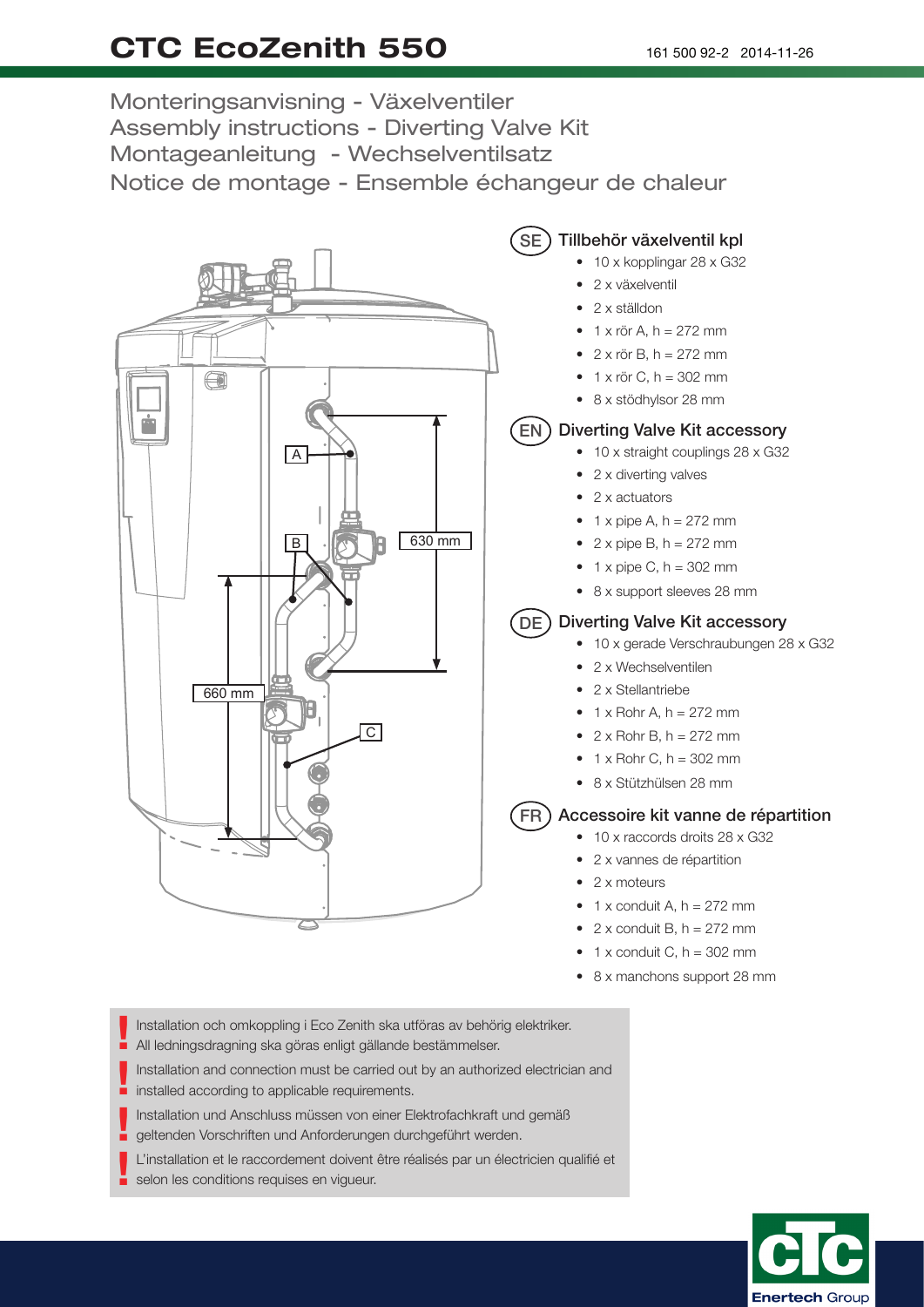

OBS! Anslut ■ mot övre tank, 
L mot nedre tank och ● mot värmepumpen! !

NB! Connect  $\blacksquare$  to the upper tank,  $\blacktriangleright$  to the lower tank and  $\blacklozenge$  to the heat pump! !

- Anmerkung! an den oberen Speicher, L an den unteren Speicher und ● an die Wärmepumpe anschließen! !
- NB! Raccordez au ballon supérieur, L au ballon inférieur et à la pompe à chaleur! !

Ventilens funktion kan kontrolleras genom att testköra ventilen under menyn "Avancerat/Service/Funktionstest".

Om portarna ► och ■ blivit skiftade går det att koppla om ställdonet så att vridningen sker tvärtom. Detta görs med hjälp av två byglar inuti ställdonet. OBS! Det går inte att byta riktning på ställdonet genom att skifta svart och brun kabel. Se EcoZeniths installations- och skötselanvisning för mer detaljerad information.



The valve operation can be tested in the menu "Installer/Service/Function test".

If the ports  $\blacktriangle$  and  $\blacksquare$  have been shifted it is possible to re-locate two jumpers in the actuator and then change the direction of turning.

Note that it is not possible to change the direction of turning by shifting the black and brown cables! Please see the EcoZenith Installation and Maintenance Manual for more information.



Die Ventilfunktion kann im Menü "Installateur/Wartung/Funktionskontrolle" getestet werden.

Wenn die Anschlüsse Lund **U**versetzt worden sind, können die zwei Brücken im Stellantrieb umgesetzt und dann die Drehrichtung geändert werden.

Es ist allerdings nicht möglich, die Drehrichtung durch Verlegen der schwarzen und braunen Kabel zu ändern! Weitere Informationen finden Sie in der EcoZenith Installations- und Wartungsanleitung.



Le fonctionnement de la vanne peut être testé par le menu "Service/ Maintenance/Test relais".

Si les ports  $\blacktriangle$  et  $\blacksquare$  ont été décalés, il est possible de délocaliser deux cavaliers dans le moteur et de changer ensuite le sens de rotation. Notez qu'il n'est pas possible de changer le sens de rotation en décalant les câbles brun et noir! Pour plus ample information, veuillez vous référer au manuel d'installation et de maintenance de l'EcoZenith.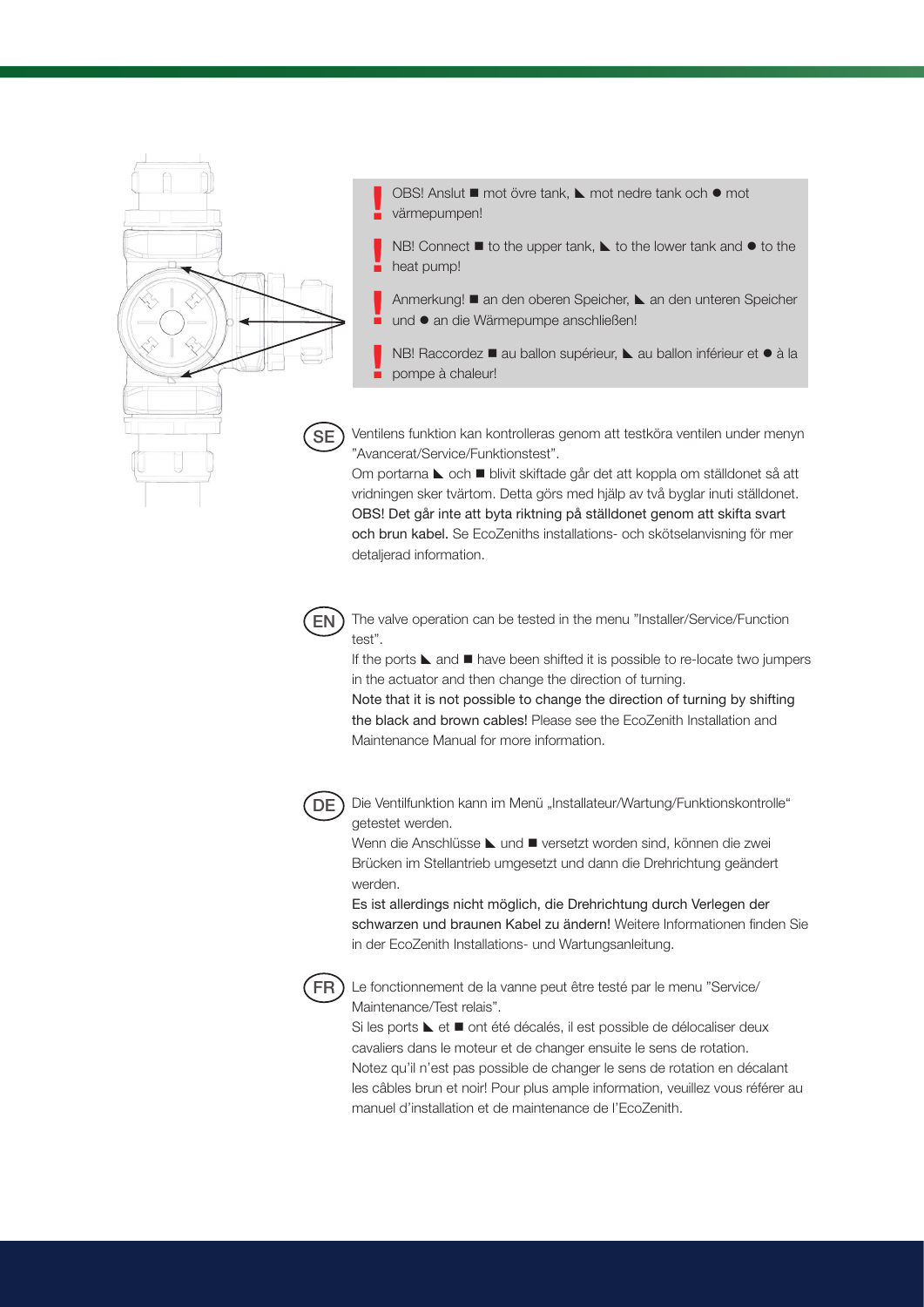

Smörj och montera kopplingar i EcoZeniths muffar

Smörj och montera ihop kopplingar och växelventiler.

Montera stödhylsor i rör A, B och C

Notera att rör B skall monteras på två ställen. Rör A och C har likadan dragning men rör C är 30 mm längre.

Montera ställdonet på ventilen. Demontera ratten genom att dra den utåt. Skruvhålet inns innanför. Skruva fast ställdonet på ventilen och återmontera ratten. Ratten ska vara i helt intryckt för att ställdonet ska kunna styras automatiskt.

Grease and assemble the couplings in the EcoZenith connection sleeves. EN

Grease and assemble couplings, sealings and diverting valves.

Fit support sleeves i pipe A, B och C.

Note that pipe B are fitted in two positions. Pipe A and C have the same bending but pipe C is 30 mm longer.

Assemble the actuator to the diverting valve. Demount the knob on the actuator by pulling it off. Inside there is a hole for itting the screw. Assemble the actuator to the valve with the screw and reassemble the knob. The knob must be completely pressed in for automatic control.

Die Verschraubungen schmieren und in den EcoZenith Verbindungsmuffen.

Verschraubungen, Dichtungen und Wechselventilen schmieren und montieren.

Stützhülsen in Rohr A, B und C anbringen.

Rohr B wird in zwei Positionen angebracht. Rohr A und C haben den gleichen Biegeradius, Rohr C ist jedoch 30 mm länger.

Den Stellantrieb an der Wechselventile montieren. Den Bedienknopf am Stellantrieb durch Abziehen demontieren. Innen befindet sich ein Loch zum Einsetzen der Schraube. Den Stellantrieb mit der Schraube am Ventil montieren und den Bedienknopf wieder montieren. Der Bedienknopf muss für automatische Steuerung vollständig eingedrückt sein.

Graissez et assemblez les raccords dans les manchons de raccordement de l'EcoZenith.

Graissez et assemblez raccords, joints d'étanchéité et vannes de répartition.

Montez les manchons sur le conduit A, B et C.

Notez que les conduits B sont montés en deux positions. Les conduits A et C ont le même cintrage, mais le conduit C est plus long de 30 mm.

Montez le moteur sur la vanne de répartition. Démontez le bouton sur le moteur en le tirant. A l'intérieur, il y a un trou pour monter la vis. Montez le moteur sur la vanne à l'aide de la vis et remettez le bouton en place. Le bouton doit être pressé à fond pour un pilotage automatique.